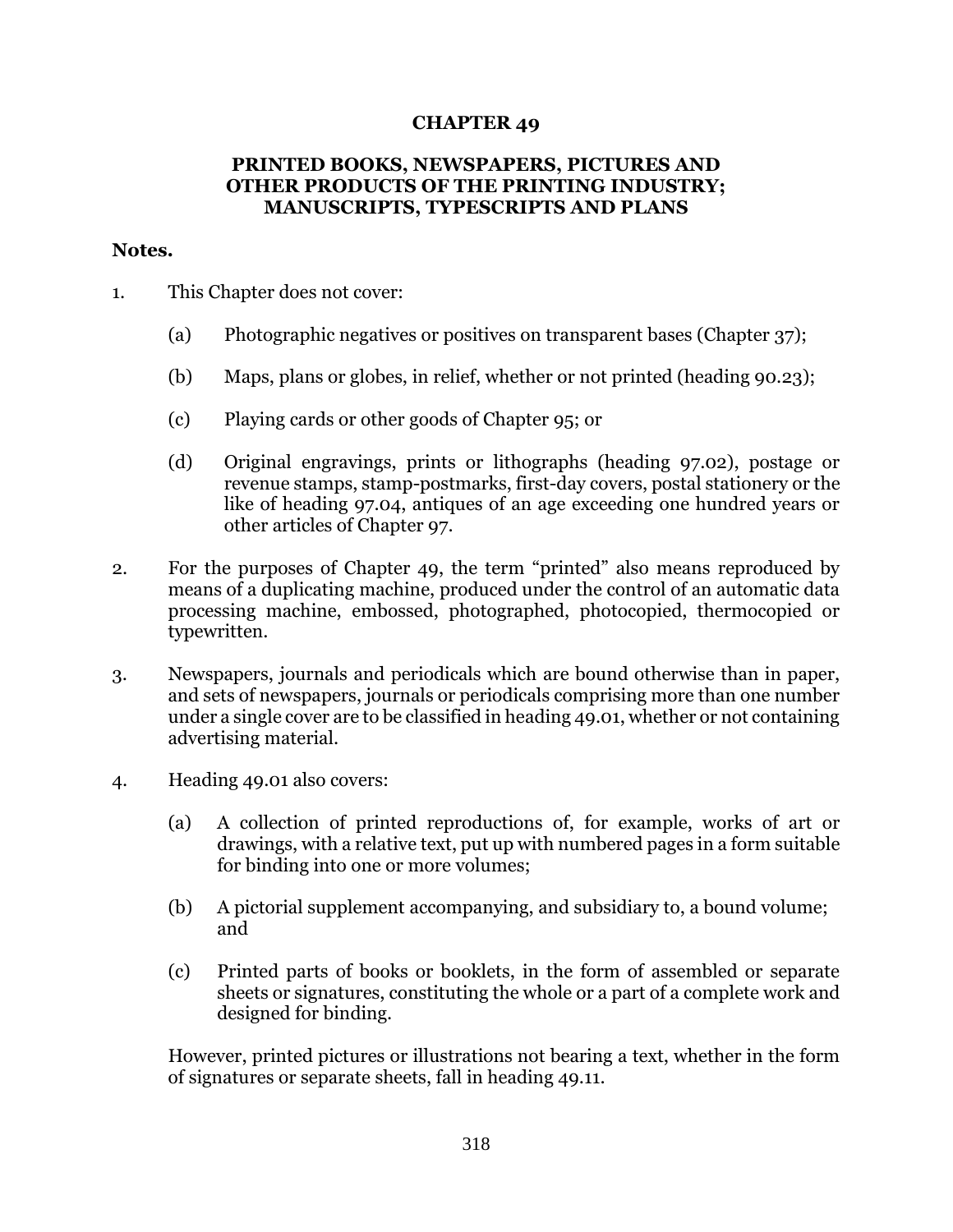- 5. Subject to Note 3 to this Chapter, heading 49.01 does not cover publications which are essentially devoted to advertising (for example, brochures, pamphlets, leaflets, trade catalogues, year books published by trade associations, tourist propaganda). Such publications are to be classified in heading 49.11.
- 6. For the purposes of heading 49.03, the expression "children's picture books" means books for children in which the pictures form the principal interest and the text is subsidiary.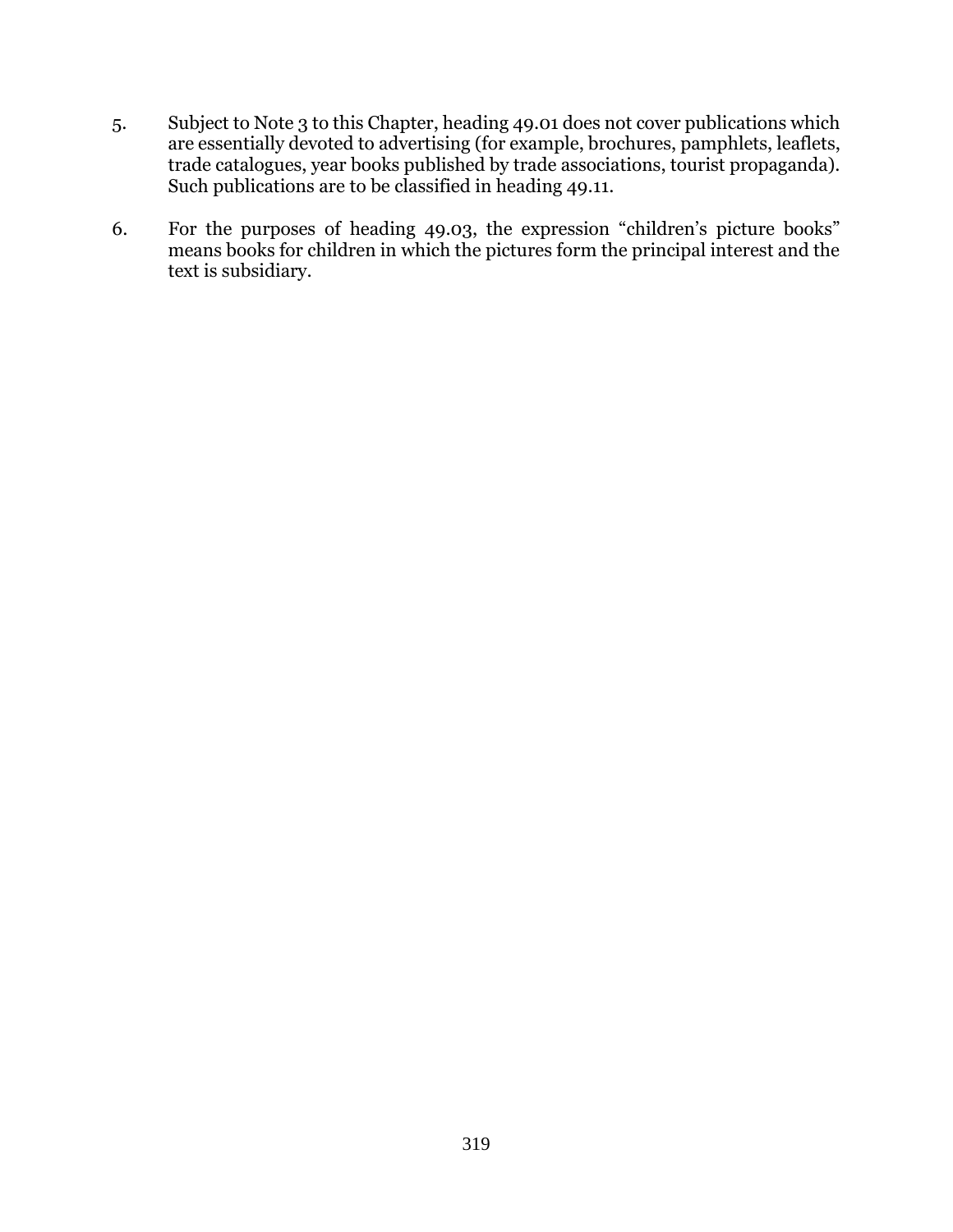| <b>HS</b> | <b>CET</b> | PR <sub>1</sub> | <b>DESCRIPTION OF GOODS</b>                          | <b>DUTY</b><br><b>RATE</b> | <b>UNIT</b> | <b>SITC</b><br><b>REV4</b> |
|-----------|------------|-----------------|------------------------------------------------------|----------------------------|-------------|----------------------------|
| 49.01     |            |                 | Printed books, brochures, leaflets and similar       |                            |             |                            |
|           |            |                 | printed matter, whether or not in single sheets.     |                            |             |                            |
| 4901.10   | 00         |                 | - In single sheets, whether or not folded:           |                            |             |                            |
| 4901.10   | 10         |                 | --- Brochures, pamphlets and leaflets                | Free                       | kg          | 892.151                    |
| 4901.10   | 90         |                 | $--$ Other                                           | Free                       | kg          | 892.159                    |
| 4901.90   | 00         |                 | - Other:                                             |                            |             |                            |
| 4901.91   | 00         |                 | - - Dictionaries and encyclopaedias, and serial      | Free                       | kg          | 892.16                     |
|           |            |                 | instalments thereof                                  |                            |             |                            |
| 4901.99   | 00         |                 | - - Other:                                           |                            |             |                            |
| 4901.99   | 10         |                 | --- Brochures and pamphlets                          | Free                       | kg          | 892.191                    |
| 4901.99   | 90         |                 | $--$ Other                                           | Free                       | kg          | 892.199                    |
| 49.02     |            |                 | Newspapers, journals and periodicals, whether or     |                            |             |                            |
|           |            |                 | not illustrated or containing advertising material.  |                            |             |                            |
| 4902.10   | 00         |                 | - Appearing at least four times a week:              |                            |             |                            |
| 4902.10   | 10         |                 | - - - Newspapers                                     | Free                       | kg          | 892.211                    |
| 4902.10   | 90         |                 | $--$ Other                                           | Free                       | kg          | 892.219                    |
| 4902.90   | 00         |                 | - Other                                              | Free                       | kg          | 892.29                     |
| 49.03     |            |                 | Children's picture, drawing or colouring books.      | Free                       | kg          | 892.12                     |
| 49.04     |            |                 | Music, printed or in manuscript, whether or not      | Free                       | kg          | 892.85                     |
|           |            |                 | bound or illustrated.                                |                            |             |                            |
| 49.05     |            |                 | Maps and hydrographic or similar charts of all       |                            |             |                            |
|           |            |                 | kinds, including atlases, wall maps, topographical   |                            |             |                            |
|           |            |                 | plans and globes, printed.                           |                            |             |                            |
| 4905.10   | $00\,$     |                 | - Globes                                             | Free                       | kg          | 892.141                    |
| 4905.90   | 00         |                 | - Other:                                             |                            |             |                            |
| 4905.91   | 00         |                 | - - In book form                                     | Free                       | kg          | 892.13                     |
| 4905.99   | 00         |                 | - - Other                                            | Free                       | kg          | 892.149                    |
| 49.06     |            |                 | Plans and drawings for architectural, engineering,   | Free                       | kg          | 892.82                     |
|           |            |                 | industrial, commercial, topographical or similar     |                            |             |                            |
|           |            |                 | purposes, being originals drawn by hand; hand-       |                            |             |                            |
|           |            |                 | written texts; photographic reproductions on         |                            |             |                            |
|           |            |                 | sensitized paper and carbon copies of the foregoing. |                            |             |                            |
| 49.07     | 00         |                 | Unused postage, revenue or similar stamps of         |                            |             |                            |
|           |            |                 | current or new issue in the country in which they    |                            |             |                            |
|           |            |                 | have, or will have, a recognized face value; stamp-  |                            |             |                            |
|           |            |                 | impressed paper; banknotes; cheque forms; stock,     |                            |             |                            |
|           |            |                 | share or bond certificates and similar documents of  |                            |             |                            |
|           |            |                 | title.                                               |                            |             |                            |
| 4907.00   | 10         |                 | - - - Unused postage, revenue or similar stamps      | Free                       | kg          | 892.831                    |
| 4907.00   | 20         |                 | - - - Bank and currency notes                        | Free                       | kg          | 892.832                    |
| 4907.00   | 30         |                 | - - - Cheque forms                                   | 20%                        | kg          | 892.833                    |
| 4907.00   | 90         |                 | $--$ Other                                           | 20%                        | kg          | 892.839                    |
| 49.08     |            |                 | <b>Transfers (decalcomanias).</b>                    |                            |             |                            |